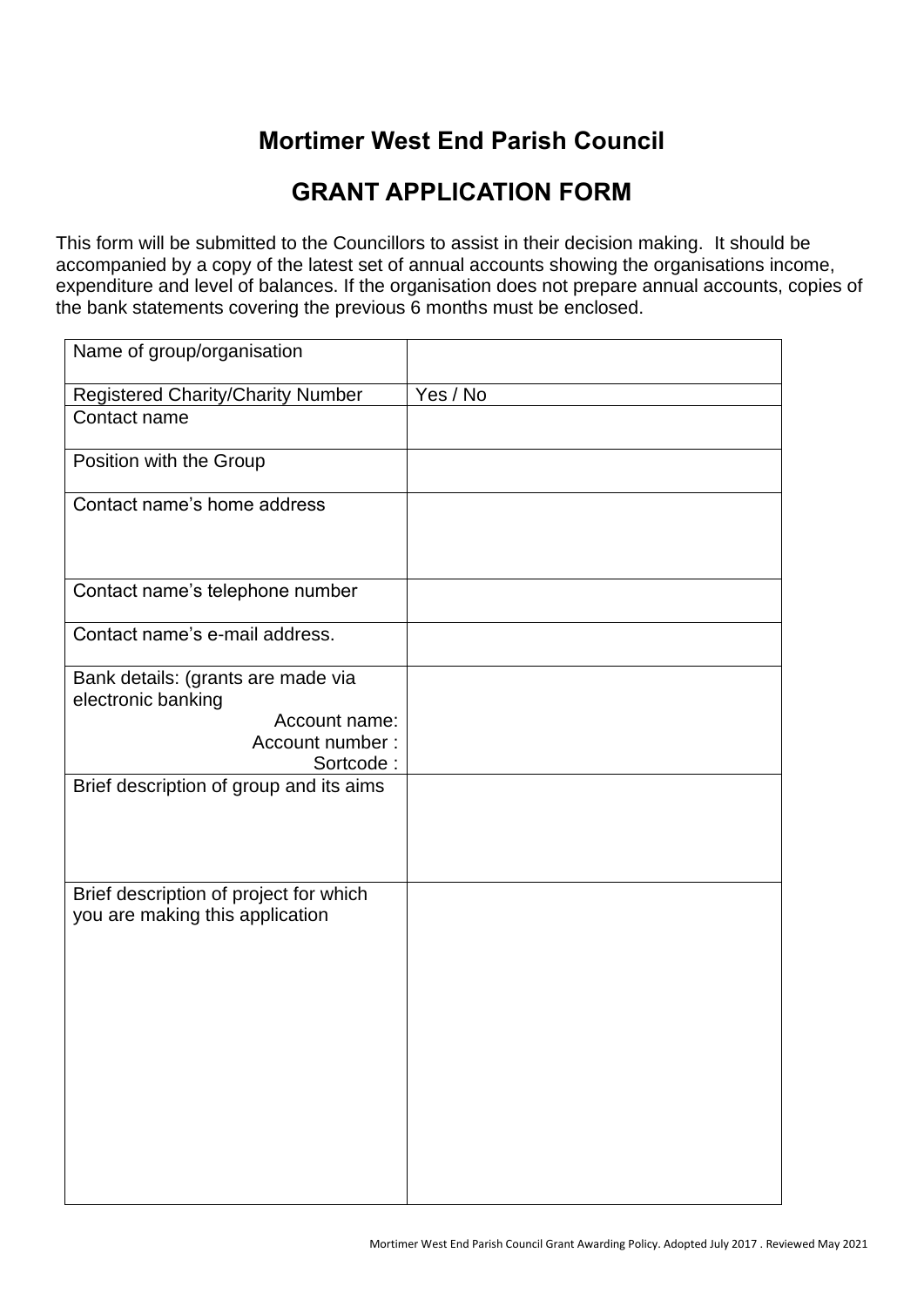| Amount of grant requested?                                                                                                 |  |
|----------------------------------------------------------------------------------------------------------------------------|--|
| What is the total cost of this project?                                                                                    |  |
| If the grant requested is for less than<br>the total cost of the project, how will the<br>rest be financed?                |  |
| Who will benefit from the project?                                                                                         |  |
| Approximately how many of those who<br>will benefit from the project are<br>Mortimer West End parishioners?                |  |
| Have you applied for grant funding<br>from Mortimer West End Parish<br>Council before? and if yes, please give<br>details. |  |

Please return this form to the parish clerk either by email or post to :-Christine McGarvie, Mortimer West End Parish Clerk 71 Pelican Road, Pamber Heath, Tadley RG26 3EL Tel: 0118 970 1576 e: parishclerk@mortimerwestendpc.org.uk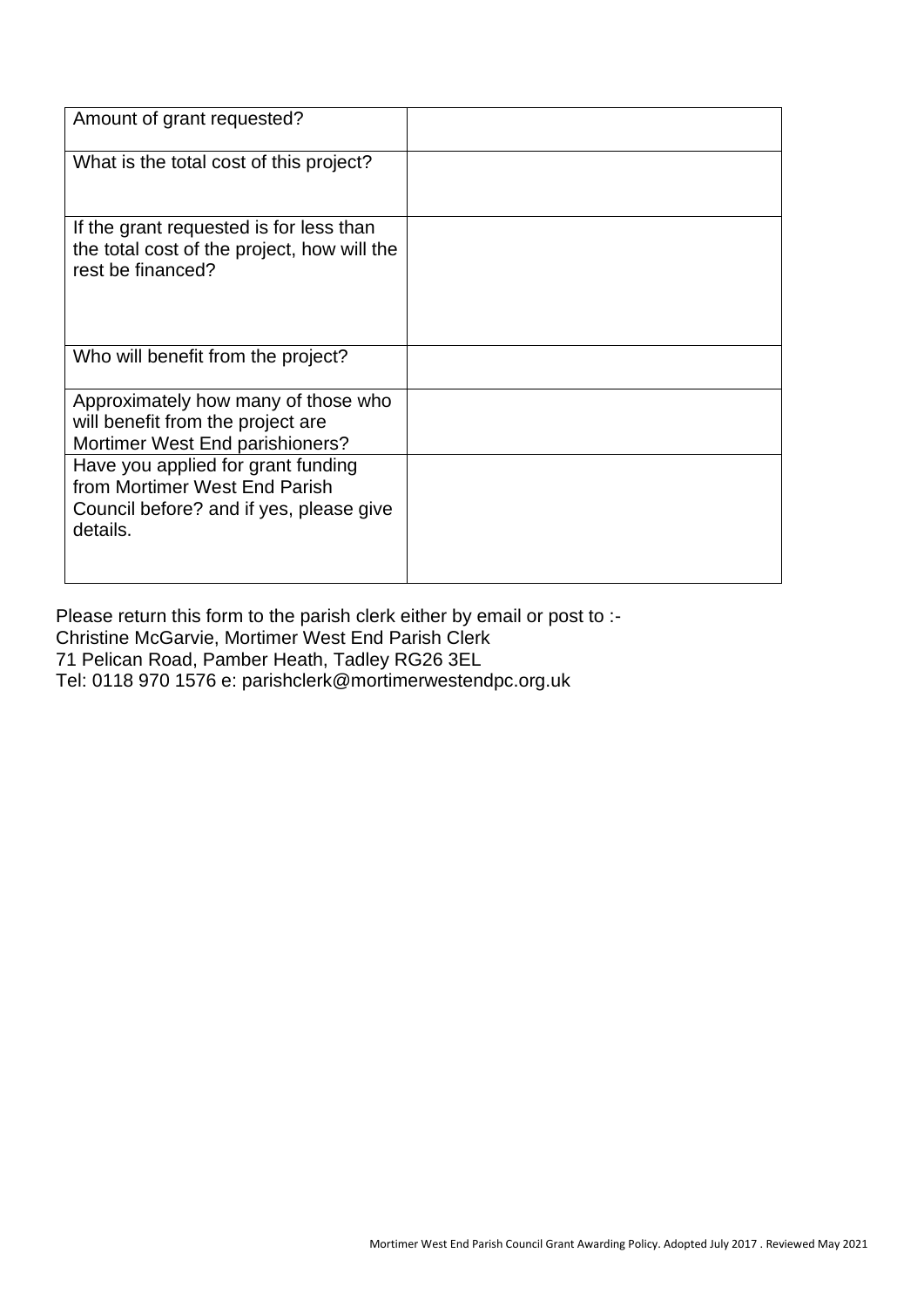## **Mortimer West End Parish Council**

## **Grant Awarding Policy**

The Parish Council can only award grants using certain legal powers. Where there is no statutory power the Parish Council may use Section 137 of the Local Government Act 1972 to give grants to community organisations. This power may only be used if its use will benefit some or all of its residents and where the benefit obtained is commensurate with expenditure incurred. If the Parish Council has the General Power of Competence at the time of the grant request, this will be used instead of Section 137, however the same principles regarding the benefit being commensurate with the expenditure incurred will need to be demonstrated.

- 1. It is a condition of any grant application that the group or project must bring direct benefit to the residents of Mortimer West End. All applications must clearly demonstrate how this will be achieved.
- 2. Grant application forms are available from the Clerk or from the Parish Council website. Application forms must be submitted along with the latest set of the group's accounts. It is important that all questions on the application form are fully answered and that any appropriate additional information, which supports an application, is provided.
- 3. Grant applications cannot be made retrospectively. i.e. applications will not be funded where the expenditure has been made, the project has been carried out or the event has taken place.
- 4. Applications WILL NOT be considered from:
	- Organisations intending to support or oppose any particular political party or to discriminate on the grounds of race or religion.
	- Private organisations operated as a business to make a profit or surplus.
	- Local groups whose fund raising is sent to their central HQ for redistribution.
	- National Charities.
- 5. Applications will not normally be considered from national organisations or local groups with access to funds from a parent organisation, unless funds are not available from their national bodies, or the funds available are inadequate for a specified project.
- 6. Payments for grants will not be paid to individuals
- 7. Applications from religious groups will be considered where a clear benefit to the wider community can be demonstrated irrespective of their religious beliefs.
- 8. Applications from education, health or social service establishments will be considered where the organisation can demonstrate that it is working in partnership with other groups and where there are benefits to the wider community within the parish.
- 9. Any grant must only be used for the purpose for which it was awarded unless the written approval of Mortimer West End Parish Council has been obtained in advance for a change in use of the grant, and that any unspent portion of the grant must be returned to Mortimer West End Parish Council by the end of the financial year in which it was awarded.
- 10. Mortimer West End Parish Council reserves the right to request any further information that it deems necessary to assist the decision-making process. Account will be taken of the amount and frequency of previous awards and of the extent to which funding has been sought or secured from other sources or own fund-raising activities.
- 11. Ongoing commitments to award grants or subsidies in future years will not be made. A new application will be required each year.
- 12. The size of any grant awarded is at the sole discretion of Mortimer West End Parish Council. The council may make the award subject to such additional condition and requirements that it considers appropriate.